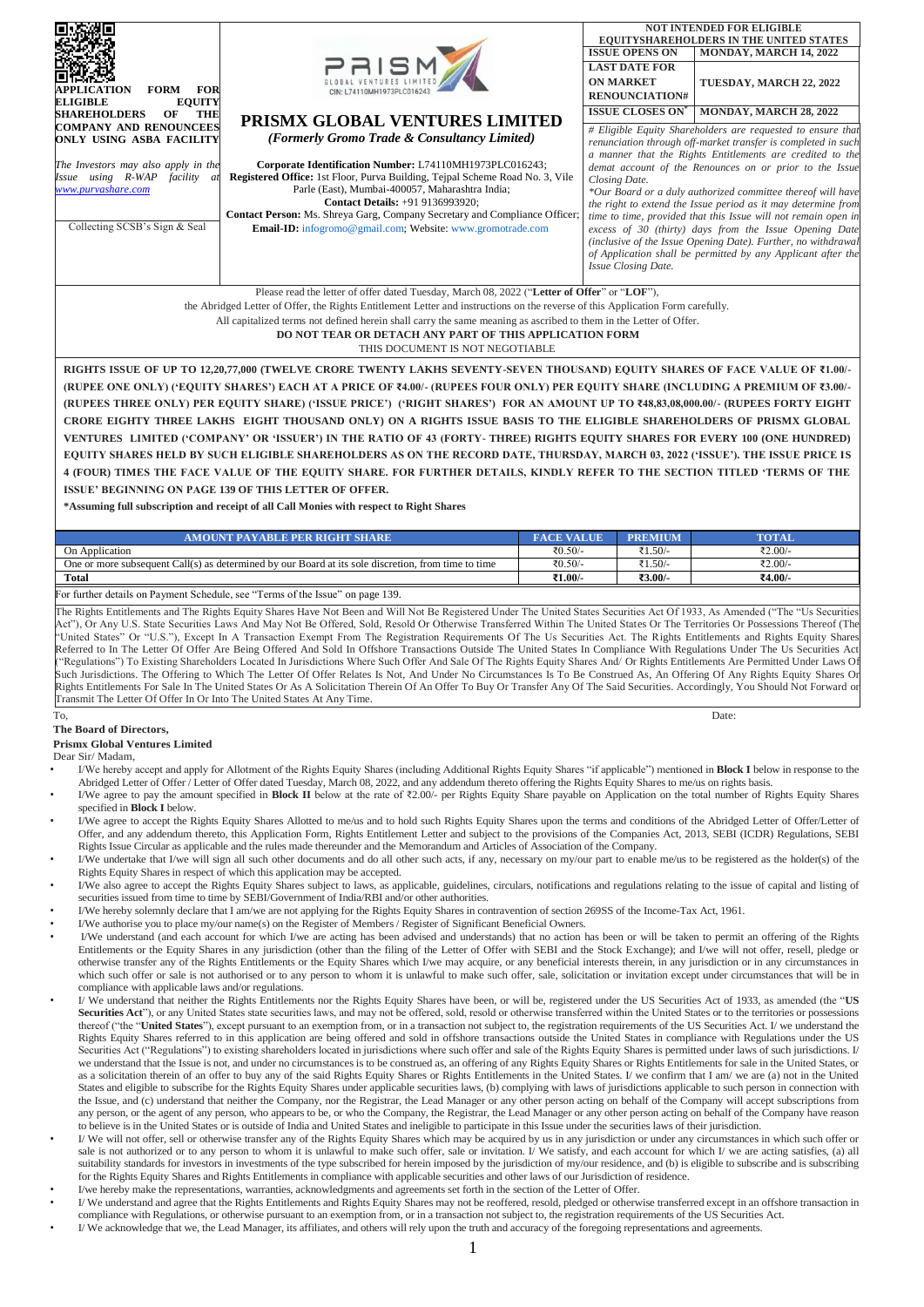## **1. NAME AND CONTACT DETAILS OFAPPLICANT**

| <b>Name of Sole/First Applicant</b><br><b>Name of Second Applicant</b><br><b>Name of Third Applicant</b><br><b>Indian Address:</b>                                                                                                                                                                                                                                                                                                                                                                                                                                                                                                                                                                                                                                                                                                                                                                                                                                                                                                                                                                                                                                                                                                                                                                                                                                                                                                                                                                                                                                                                                                                                                                                                                                                                                                                         |                                                                                           |  |  |          |        |            |                        |                             |                                                                                            |  |  |                               |                             |  |             |  |
|------------------------------------------------------------------------------------------------------------------------------------------------------------------------------------------------------------------------------------------------------------------------------------------------------------------------------------------------------------------------------------------------------------------------------------------------------------------------------------------------------------------------------------------------------------------------------------------------------------------------------------------------------------------------------------------------------------------------------------------------------------------------------------------------------------------------------------------------------------------------------------------------------------------------------------------------------------------------------------------------------------------------------------------------------------------------------------------------------------------------------------------------------------------------------------------------------------------------------------------------------------------------------------------------------------------------------------------------------------------------------------------------------------------------------------------------------------------------------------------------------------------------------------------------------------------------------------------------------------------------------------------------------------------------------------------------------------------------------------------------------------------------------------------------------------------------------------------------------------|-------------------------------------------------------------------------------------------|--|--|----------|--------|------------|------------------------|-----------------------------|--------------------------------------------------------------------------------------------|--|--|-------------------------------|-----------------------------|--|-------------|--|
|                                                                                                                                                                                                                                                                                                                                                                                                                                                                                                                                                                                                                                                                                                                                                                                                                                                                                                                                                                                                                                                                                                                                                                                                                                                                                                                                                                                                                                                                                                                                                                                                                                                                                                                                                                                                                                                            |                                                                                           |  |  |          |        |            |                        |                             |                                                                                            |  |  |                               |                             |  |             |  |
|                                                                                                                                                                                                                                                                                                                                                                                                                                                                                                                                                                                                                                                                                                                                                                                                                                                                                                                                                                                                                                                                                                                                                                                                                                                                                                                                                                                                                                                                                                                                                                                                                                                                                                                                                                                                                                                            |                                                                                           |  |  |          |        |            |                        |                             |                                                                                            |  |  |                               |                             |  |             |  |
|                                                                                                                                                                                                                                                                                                                                                                                                                                                                                                                                                                                                                                                                                                                                                                                                                                                                                                                                                                                                                                                                                                                                                                                                                                                                                                                                                                                                                                                                                                                                                                                                                                                                                                                                                                                                                                                            |                                                                                           |  |  |          |        |            |                        |                             |                                                                                            |  |  |                               |                             |  |             |  |
|                                                                                                                                                                                                                                                                                                                                                                                                                                                                                                                                                                                                                                                                                                                                                                                                                                                                                                                                                                                                                                                                                                                                                                                                                                                                                                                                                                                                                                                                                                                                                                                                                                                                                                                                                                                                                                                            |                                                                                           |  |  |          |        |            |                        |                             |                                                                                            |  |  |                               |                             |  |             |  |
| <b>Email ID:</b>                                                                                                                                                                                                                                                                                                                                                                                                                                                                                                                                                                                                                                                                                                                                                                                                                                                                                                                                                                                                                                                                                                                                                                                                                                                                                                                                                                                                                                                                                                                                                                                                                                                                                                                                                                                                                                           |                                                                                           |  |  |          |        |            |                        |                             |                                                                                            |  |  |                               |                             |  |             |  |
| Telephone/Mobile No.                                                                                                                                                                                                                                                                                                                                                                                                                                                                                                                                                                                                                                                                                                                                                                                                                                                                                                                                                                                                                                                                                                                                                                                                                                                                                                                                                                                                                                                                                                                                                                                                                                                                                                                                                                                                                                       |                                                                                           |  |  |          |        |            |                        |                             |                                                                                            |  |  |                               |                             |  |             |  |
|                                                                                                                                                                                                                                                                                                                                                                                                                                                                                                                                                                                                                                                                                                                                                                                                                                                                                                                                                                                                                                                                                                                                                                                                                                                                                                                                                                                                                                                                                                                                                                                                                                                                                                                                                                                                                                                            |                                                                                           |  |  |          |        |            |                        |                             |                                                                                            |  |  |                               |                             |  |             |  |
| PERMANENT ACCOUNT NUMBER (PAN)                                                                                                                                                                                                                                                                                                                                                                                                                                                                                                                                                                                                                                                                                                                                                                                                                                                                                                                                                                                                                                                                                                                                                                                                                                                                                                                                                                                                                                                                                                                                                                                                                                                                                                                                                                                                                             |                                                                                           |  |  |          |        |            |                        |                             |                                                                                            |  |  |                               |                             |  |             |  |
| <b>Sole/First Applicant</b>                                                                                                                                                                                                                                                                                                                                                                                                                                                                                                                                                                                                                                                                                                                                                                                                                                                                                                                                                                                                                                                                                                                                                                                                                                                                                                                                                                                                                                                                                                                                                                                                                                                                                                                                                                                                                                |                                                                                           |  |  |          |        |            |                        |                             |                                                                                            |  |  |                               |                             |  |             |  |
| <b>Second Applicant</b>                                                                                                                                                                                                                                                                                                                                                                                                                                                                                                                                                                                                                                                                                                                                                                                                                                                                                                                                                                                                                                                                                                                                                                                                                                                                                                                                                                                                                                                                                                                                                                                                                                                                                                                                                                                                                                    |                                                                                           |  |  |          |        |            |                        |                             |                                                                                            |  |  |                               |                             |  |             |  |
| <b>Third Applicant</b>                                                                                                                                                                                                                                                                                                                                                                                                                                                                                                                                                                                                                                                                                                                                                                                                                                                                                                                                                                                                                                                                                                                                                                                                                                                                                                                                                                                                                                                                                                                                                                                                                                                                                                                                                                                                                                     |                                                                                           |  |  |          |        |            |                        |                             |                                                                                            |  |  |                               |                             |  |             |  |
| TYPE OF APPLICANTS (Please tick):<br>Note: Non-resident Applicants applying on non-repatriation basis should select "Resident".                                                                                                                                                                                                                                                                                                                                                                                                                                                                                                                                                                                                                                                                                                                                                                                                                                                                                                                                                                                                                                                                                                                                                                                                                                                                                                                                                                                                                                                                                                                                                                                                                                                                                                                            |                                                                                           |  |  | Resident |        |            | Non-Resident           |                             |                                                                                            |  |  |                               |                             |  |             |  |
| DEPOSITORY ACCOUNT DETAILS: please provide your DP ID and Client ID (Please tick for NSDL or CDSL):                                                                                                                                                                                                                                                                                                                                                                                                                                                                                                                                                                                                                                                                                                                                                                                                                                                                                                                                                                                                                                                                                                                                                                                                                                                                                                                                                                                                                                                                                                                                                                                                                                                                                                                                                        |                                                                                           |  |  |          |        |            |                        |                             |                                                                                            |  |  |                               | <b>NSDL</b>                 |  | <b>CDSL</b> |  |
| For NSDL enter 8-digit DP ID followed by 8-digit Client ID / For CDSL enter 16-digit Client ID.                                                                                                                                                                                                                                                                                                                                                                                                                                                                                                                                                                                                                                                                                                                                                                                                                                                                                                                                                                                                                                                                                                                                                                                                                                                                                                                                                                                                                                                                                                                                                                                                                                                                                                                                                            |                                                                                           |  |  |          |        |            |                        |                             |                                                                                            |  |  |                               |                             |  |             |  |
| Note: Allotment of Rights Equity Shares shall be made in dematerialized form only.                                                                                                                                                                                                                                                                                                                                                                                                                                                                                                                                                                                                                                                                                                                                                                                                                                                                                                                                                                                                                                                                                                                                                                                                                                                                                                                                                                                                                                                                                                                                                                                                                                                                                                                                                                         |                                                                                           |  |  |          |        |            |                        |                             |                                                                                            |  |  |                               |                             |  |             |  |
| Rights Equity Shares (Including additional Rights Equity Shares) applied for [ I]                                                                                                                                                                                                                                                                                                                                                                                                                                                                                                                                                                                                                                                                                                                                                                                                                                                                                                                                                                                                                                                                                                                                                                                                                                                                                                                                                                                                                                                                                                                                                                                                                                                                                                                                                                          |                                                                                           |  |  |          |        |            |                        |                             |                                                                                            |  |  |                               |                             |  |             |  |
|                                                                                                                                                                                                                                                                                                                                                                                                                                                                                                                                                                                                                                                                                                                                                                                                                                                                                                                                                                                                                                                                                                                                                                                                                                                                                                                                                                                                                                                                                                                                                                                                                                                                                                                                                                                                                                                            | Total amount payable on application at ₹2.00/- per Rights Equity Share [II] = [I] x ₹2.00 |  |  |          |        |            |                        |                             |                                                                                            |  |  |                               |                             |  |             |  |
| (In Figures)                                                                                                                                                                                                                                                                                                                                                                                                                                                                                                                                                                                                                                                                                                                                                                                                                                                                                                                                                                                                                                                                                                                                                                                                                                                                                                                                                                                                                                                                                                                                                                                                                                                                                                                                                                                                                                               |                                                                                           |  |  |          |        |            | (In Words)             |                             |                                                                                            |  |  |                               |                             |  |             |  |
|                                                                                                                                                                                                                                                                                                                                                                                                                                                                                                                                                                                                                                                                                                                                                                                                                                                                                                                                                                                                                                                                                                                                                                                                                                                                                                                                                                                                                                                                                                                                                                                                                                                                                                                                                                                                                                                            |                                                                                           |  |  |          |        |            |                        |                             |                                                                                            |  |  |                               |                             |  |             |  |
| PAYMENT DETAILS [IN CAPITAL LETTERS]                                                                                                                                                                                                                                                                                                                                                                                                                                                                                                                                                                                                                                                                                                                                                                                                                                                                                                                                                                                                                                                                                                                                                                                                                                                                                                                                                                                                                                                                                                                                                                                                                                                                                                                                                                                                                       |                                                                                           |  |  |          |        |            |                        |                             |                                                                                            |  |  |                               |                             |  |             |  |
| Amount blocked ('in figures):                                                                                                                                                                                                                                                                                                                                                                                                                                                                                                                                                                                                                                                                                                                                                                                                                                                                                                                                                                                                                                                                                                                                                                                                                                                                                                                                                                                                                                                                                                                                                                                                                                                                                                                                                                                                                              |                                                                                           |  |  |          |        | (In words) |                        |                             |                                                                                            |  |  |                               |                             |  |             |  |
| <b>ASBA BANK Account</b>                                                                                                                                                                                                                                                                                                                                                                                                                                                                                                                                                                                                                                                                                                                                                                                                                                                                                                                                                                                                                                                                                                                                                                                                                                                                                                                                                                                                                                                                                                                                                                                                                                                                                                                                                                                                                                   |                                                                                           |  |  |          |        |            |                        |                             |                                                                                            |  |  |                               |                             |  |             |  |
| No.                                                                                                                                                                                                                                                                                                                                                                                                                                                                                                                                                                                                                                                                                                                                                                                                                                                                                                                                                                                                                                                                                                                                                                                                                                                                                                                                                                                                                                                                                                                                                                                                                                                                                                                                                                                                                                                        |                                                                                           |  |  |          |        |            |                        |                             |                                                                                            |  |  |                               |                             |  |             |  |
|                                                                                                                                                                                                                                                                                                                                                                                                                                                                                                                                                                                                                                                                                                                                                                                                                                                                                                                                                                                                                                                                                                                                                                                                                                                                                                                                                                                                                                                                                                                                                                                                                                                                                                                                                                                                                                                            |                                                                                           |  |  |          |        |            |                        |                             |                                                                                            |  |  |                               |                             |  |             |  |
|                                                                                                                                                                                                                                                                                                                                                                                                                                                                                                                                                                                                                                                                                                                                                                                                                                                                                                                                                                                                                                                                                                                                                                                                                                                                                                                                                                                                                                                                                                                                                                                                                                                                                                                                                                                                                                                            |                                                                                           |  |  |          |        |            |                        |                             |                                                                                            |  |  |                               |                             |  |             |  |
| I/We authorise the SCSB to block the amount specified above as part of the ASBA process. I/We confirm that I/we are making the payment towards my/our application through<br>my/ our bank account only and not using any third party bank account for making such payment. Further, I/we confirm that the ASBA Account is held in my/our own name.<br>I/We understand that on Application, Investors will have to pay ₹2.00/- per Rights Equity Share, which constitutes 50% of the Issue Price and the balance ₹2.00/- per Rights Equity<br>Share, which constitutes 50% of the Issue Price, will have to be paid, on one or more Call(s), as determined the Board of Directors of the Company at its sole discretion. Further,<br>I/we understand that Rights Equity Shares in respect of which the Calls payable remain unpaid may be forfeited, at any time after the due date for payment of the balance amount<br>due in accordance with the Companies Act, 2013 and the Articles of Association.<br>SIGNATURE OF ASBA BANK ACCOUNT HOLDER<br>Sole/First Account Holder<br>Note: Signature(s) as per the specimen recorded with the SCSB. In case of joint shareholders, all the joint shareholders must sign in the same sequence as per specimen recorded<br>with the SCSB.<br><b>SIGNATURE OF APPLICANT(S)</b><br>I/We hereby confirm that I/we have read, understood, and accept the terms and conditions of this Application Form, Rights Entitlement Letter, Abridged Letter of Offer and Letter<br>of Offer. I/we hereby confirm that I/we have read the Instructions for filling up this Application Form given overleaf. I/We understand that in case of Allotment of Rights Equity<br>Shares to me/us, my/our beneficiary account as mentioned in this Application Form would get credited to the extent of allotted Rights Equity Shares. |                                                                                           |  |  |          |        |            |                        | Second Joint Account Holder |                                                                                            |  |  |                               | Third Joint Account Holder  |  |             |  |
|                                                                                                                                                                                                                                                                                                                                                                                                                                                                                                                                                                                                                                                                                                                                                                                                                                                                                                                                                                                                                                                                                                                                                                                                                                                                                                                                                                                                                                                                                                                                                                                                                                                                                                                                                                                                                                                            |                                                                                           |  |  |          |        |            | Second Joint Applicant |                             | PRISMX GLOBAL VENTURES LIMITED - RIGHTS ISSUE<br><b>ACKNOWLEDGEMENT SLIP FOR APPLICANT</b> |  |  | Third Joint Applicant         |                             |  |             |  |
| Sole/First Applicant<br>Note: Signature(s) as per the specimen recorded with the Depository. In case of joint shareholders, all the joint shareholders must sign in the same sequence as per specimen<br>recorded with the Depository.<br><b>Received from</b>                                                                                                                                                                                                                                                                                                                                                                                                                                                                                                                                                                                                                                                                                                                                                                                                                                                                                                                                                                                                                                                                                                                                                                                                                                                                                                                                                                                                                                                                                                                                                                                             |                                                                                           |  |  |          |        |            |                        |                             |                                                                                            |  |  |                               | <b>APPLICATION FORM NO.</b> |  |             |  |
|                                                                                                                                                                                                                                                                                                                                                                                                                                                                                                                                                                                                                                                                                                                                                                                                                                                                                                                                                                                                                                                                                                                                                                                                                                                                                                                                                                                                                                                                                                                                                                                                                                                                                                                                                                                                                                                            |                                                                                           |  |  |          |        |            |                        |                             |                                                                                            |  |  | Collecting SCSB's Sign & Seal |                             |  |             |  |
|                                                                                                                                                                                                                                                                                                                                                                                                                                                                                                                                                                                                                                                                                                                                                                                                                                                                                                                                                                                                                                                                                                                                                                                                                                                                                                                                                                                                                                                                                                                                                                                                                                                                                                                                                                                                                                                            |                                                                                           |  |  |          | Bank & |            |                        |                             |                                                                                            |  |  |                               |                             |  |             |  |
| <b>PAN</b><br><b>DP ID and Client</b><br>ID<br>Amount blocked ( in figures)                                                                                                                                                                                                                                                                                                                                                                                                                                                                                                                                                                                                                                                                                                                                                                                                                                                                                                                                                                                                                                                                                                                                                                                                                                                                                                                                                                                                                                                                                                                                                                                                                                                                                                                                                                                |                                                                                           |  |  |          | Branch |            |                        |                             |                                                                                            |  |  |                               |                             |  |             |  |
| ASBA Account No.                                                                                                                                                                                                                                                                                                                                                                                                                                                                                                                                                                                                                                                                                                                                                                                                                                                                                                                                                                                                                                                                                                                                                                                                                                                                                                                                                                                                                                                                                                                                                                                                                                                                                                                                                                                                                                           |                                                                                           |  |  |          |        |            |                        | Email                       |                                                                                            |  |  | Date                          |                             |  |             |  |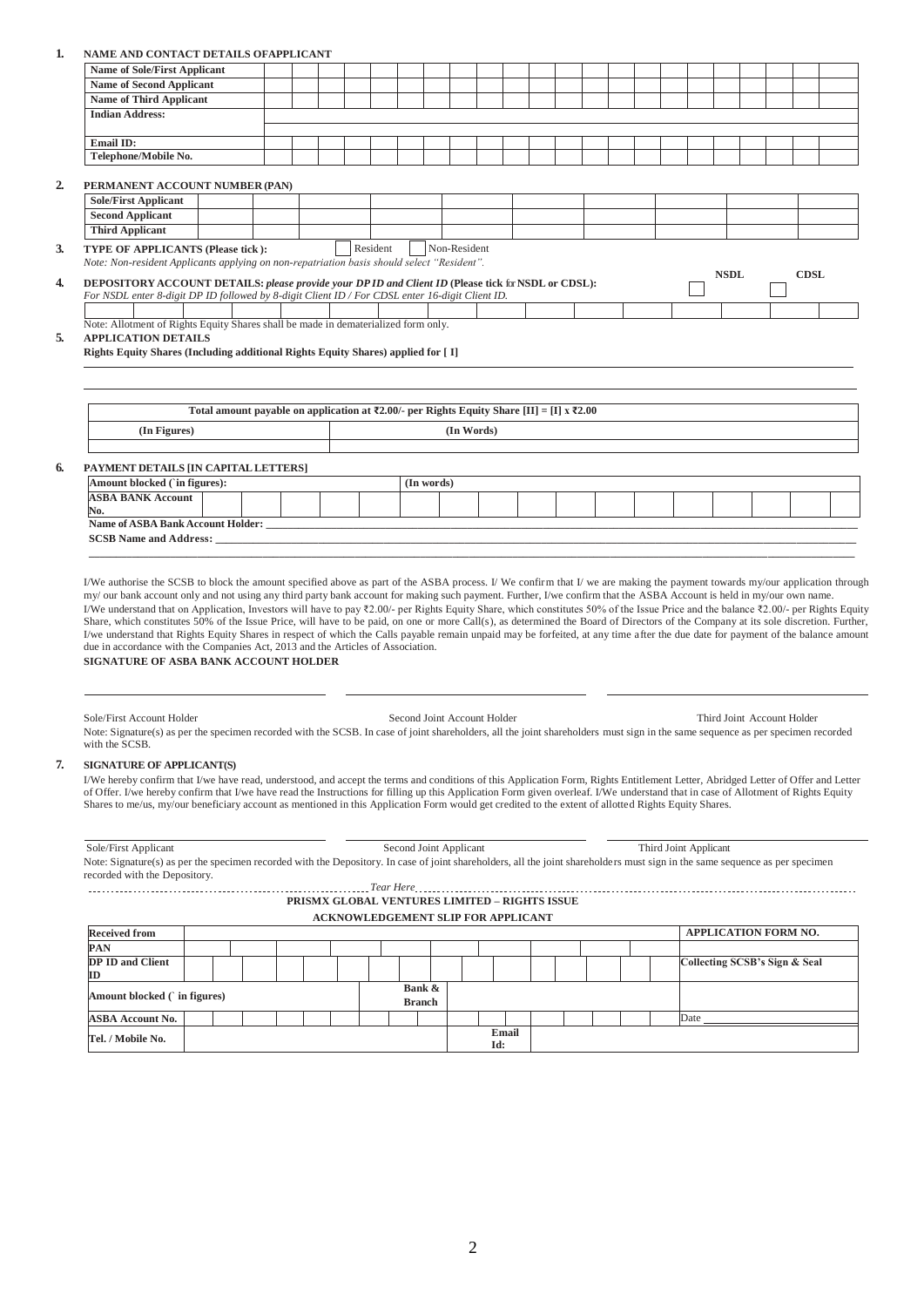## **GENERAL INSTRUCTIONS**

- a) Please read the instructions printed on the Application Form carefully.<br>b) The Application Form can be used by both the Eligible Equity Shareho
- b) The Application Form can be used by both the Eligible Equity Shareholders and the Renouncees.<br>
c) Please read the Letter of Offer, and any addenda thereto carefully to understand the Application
- Please read the Letter of Offer, and any addenda thereto carefully to understand the Application process and applicable settlement process. All references in this Application Form to the "Abridged Letter of Offer" are to the Abridged Letter of Offer read together with the Letter of Offer and any addenda thereto. For accessing the Letter of Offer, the Abridged Letter of Offer, and any addenda thereto and the Application Form, please refer to the links provided below on page 4 of this Application Form.
- d) **In accordance with Regulation 76 of the SEBI (ICDR) Regulations, SEBI Rights Issue Circulars and ASBA Circulars, all Investors desiring to make an Application in this Issue are mandatorily required to use either the ASBA process or optional mechanism instituted only for resident Investors in this Issue, i.e., R-WAP. Investors should carefully read the provisions applicable to such Applications before making their Application through ASBA or using R-WAP. For details, see "Procedure for Application through the ASBA Process" and "Procedure for Application through R-WAP facility" on page 154, respectively of the Letter of Offer.**
- e) Applications should be (i) submitted to the Designated Branch of the SCSB or made online/electronic through the website of the SCSBs (if made available by such SCSB) for authorising such SCSB to block Application Money payable on the Application in their respective ASBA Accounts or (ii) filled on the R-WAP. Please note that on the Issue Closing Date for (i) Applications through ASBA process will be uploaded until 5.00 p.m. (Indian Standard Time) or such extended time as permitted by the Stock Exchange and (ii) the R-WAP facility will be available until 5.00 pm (India Standard Time) or such extended time as permitted by the Stock Exchange.
- f) Please note that in accordance with Regulation 77A of the SEBI (ICDR) Regulations read with the SEBI Rights Issue Circulars, the credit of Rights Entitlements and Allotment of Rights Equity Shares shall be made in dematerialised form only. Accordingly, Eligible Equity Shareholders holding Equity Shares in physical form as on Record Date and desirous of subscribing to Rights Equity Shares in this Issue are advised to furnish the details of their demat account to the Registrar or our Company at least two Working Days prior to the Issue Closing Date, to enable the credit of their Rights Entitlements in their respective demat accounts at least one day before the Issue Closing Date. For further details, see "Procedure for Application" beginning on page 154 of the Letter of Offer.
- g) Application should be complete in all respects. The Application Form found incomplete with regard to any of the particulars required to be given therein, and/or which are not completed in conformity with the terms of the Letter of Offer, the Abridged Letter of Offer, the Rights Entitlement Letter and the Application Form are liable to be rejected. **The Application Form must be filled in English.**
- h) An Investor, wishing to participate in this Issue through the ASBA facility, is required to have an ASBA enabled bank account with an SCSB, prior to making the Application. In case of Application through R-WAP, the Investors should enable the internet banking or UPI facility of their respective bank accounts. **Please note that only those Investors who have a demat account can apply through ASBA facility.**
- i) In case of non-receipt of Application Form, Application can be made on plain paper mentioning all necessary details as mentioned under the section "- Application on Plain Paper under ASBA process" on page 157 of the Letter of Offer.
- j) An Eligible Equity Shareholder shall submit the plain paper Application to the Designated Branch of the SCSB for authorising such SCSB to block Application Money in the said bank account maintained with the same SCSB. **Applications on plain paper will not be accepted from any address outside India.**
- k) Applications should not be submitted to the Bankers to the Issue or Escrow Collection Bank (assuming that such Escrow Collection Bank is not an SCSB), our Company or the Registrar or the Lead Manager.
- l) All Applicants, and in the case of Application in joint names, each of the joint Applicants, should mention their PAN allotted under the Income-tax Act, irrespective of the amount of the Application. Except for Applications on behalf of the Central or the State Government, the residents of Sikkim and the officials appointed by the courts, **Applications without PAN will be considered incomplete and are liable to be rejected. With effect from August 16, 2010, the demat accounts for Investors for which PAN details have not been verified shall be "suspended for credit" and no Allotment and credit of Rights Equity Shares pursuant to this Issue shall be made into the accounts of such Investors. Further, in case of Application in joint names, each of the joint Applicants should sign the Application Form.**
- m) In case of Application through ASBA facility, all payments will be made only by blocking the amount in the ASBA Account. Furthermore, in case of Applications submitted using R-WAP facility, payment shall be made using internet banking or UPI facility. **Cash payment or payment by cheque or demand draft or pay order or NEFT or RTGS or through any other mode is not acceptable for application through ASBA process.** In case payment is made in contravention of this, the Application will be deemed invalid and the Application Money will be refunded and no interest will be paid thereon.
- n) For physical Applications through ASBA at Designated Branches of SCSB, signatures should be either in English or Hindi or in any other language specified in the Eighth Schedule to the Constitution of India. Signatures other than in any such language or thumb impression must be attested by a Notary Public or a Special Executive Magistrate under his/her official seal. The Investors must sign the Application as per the specimen signature recorded with the SCSB.
- o) In case of joint holders and physical Applications through ASBA process, all joint holders must sign the relevant part of the Application Form in the same order and as per the specimen signature(s) recorded with the SCSB. In case of joint Applicants, reference, if any, will be made in the first Applicant's name and all communication will be addressed to the first Applicant.
- p) All communication in connection with Application for the Rights Equity Shares, including any change in address of the Eligible Equity Shareholders should be addressed to the Registrar prior to the date of Allotment in this Issue quoting the name of the first/sole Applicant, folio numbers/DP ID and Client ID and Application Form number, as applicable. In case of any change in address of the Eligible Equity Shareholders, the Eligible Equity Shareholders should also send the intimation for such change to the respective depository participant, or to our Company or the Registrar in case of Eligible Equity Shareholders holding Equity Shares in physical form.
- q) Only Eligible Equity Shareholders who are eligible to subscribe for Rights Entitlement and Rights Equity Shares in their respective jurisdictions under applicable securities laws are eligible to participate.
- r) Only the Investors holding Equity Shares in demat form or the Physical Shareholders who furnish the details of their demat accounts to the Registrar not later than two Working Days prior to the Issue Closing Date, are eligible to participate through the ASBA process. In accordance with the SEBI Rights Issue Circulars, the Eligible Equity Shareholders, who hold Equity Shares in physical form as on Record Date and who have not furnished the details of their demat account to the Registrar or our Company at least two Working Days prior to the Issue Closing Date i.e. Monday, March 28, 2022 shall not be eligible to apply in this Rights Issue.
- s) Please note that ASBA Applications may be submitted at all designated branches of the SCSBs available on the SEBI website at http://www.sebi.gov.in/sebiweb/other/OtherAction do?doRecognised=yes, updated from time to time, or at such other website as may be prescribed by SEBI from time to time. In addition, Applicants should consult with the relevant SCSB to ensure that there is no statutory / regulatory action restricting the Application being submitted through them.
- t) Investors are required to ensure that the number of Rights Equity Shares applied for by them do not exceed the prescribed limits under the applicable law.
- u) **The Investors shall submit only one Application Form for the Rights Entitlements available in a particular demat account.** In case of Investors who have provided details of demat account in accordance with the SEBI (ICDR) Regulations such the Investors will have to apply for the Rights Equity Shares from the same demat account in which they are holding the Rights Entitlements and in case of multiple demat accounts; the Investors are required to submit a separate Application Form for each demat account.
- v) **Please note that Applications without depository account details shall be treated as incomplete and shall be rejected.**
- Our Company reserves the right to treat as invalid any Application Form which: (i) appears to our Company or its agents to have been executed in, electronically transmitted from or dispatched from the United States or other jurisdictions where the offer and sale of the Rights Equity Shares and/ or the Rights Entitlements is not permitted under laws of such jurisdictions; (ii) does not include the relevant certifications set out in the Application Form, including to the effect that the person submitting and/or renouncing the Application Form is not in the United States and eligible to subscribe for the Rights Equity Shares and/ or the Rights Entitlements under applicable securities laws, and such person is complying with laws of jurisdictions applicable to such person in connection with this Issue; or (iii) where either a registered Indian address is not provided or where our Company believes acceptance of such Application Form may infringe applicable legal or regulatory requirements; and our Company shall not be bound to issue or allot any Rights Equity Shares and/ or Rights Entitlements in respect of any such Application Form.
- x) **PLEASE NOTE THAT CREDIT OF THE RIGHTS ENTITLEMENTS IN THE DEMAT ACCOUNT DOES NOT, PER SE, ENTITLE THE INVESTORS TO THE RIGHTS EQUITY SHARES AND THE INVESTORS HAVE TO SUBMIT APPLICATION FOR THE RIGHTS EQUITY SHARES ON OR BEFORE THE ISSUE CLOSING DATE AND MAKE PAYMENT OF THE APPLICATION MONEY. FOR DETAILS, SEE "TERMS OF THE ISSUE - PROCEDURE FOR APPLICATION" ON PAGE 154 of the Letter of Offer.**
- y) In place of Application number, Investors can mention the reference number of the e-mail received from Registrar informing about their Rights Entitlement or last eight digits of the demat account. Alternatively, SCSBs may mention their internal reference number in place of application number.
- z) **Please note that the Rights Entitlements which are neither renounced nor subscribed by the Investors on or before the Issue Closing Date shall lapse and shall be extinguished after the Issue Closing Date.**